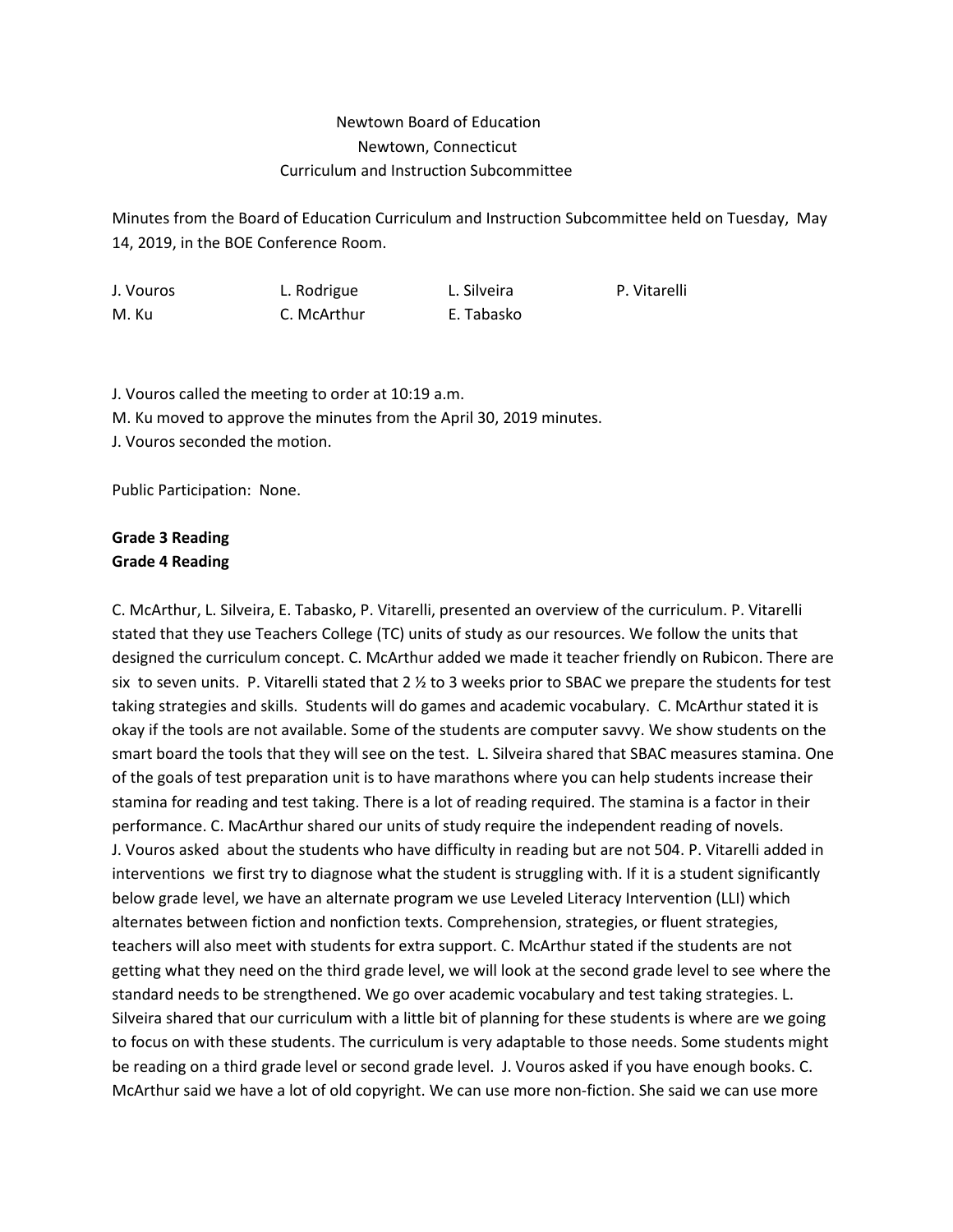challenging books for the advanced reader. L. Silveira at Middle Gate we have a large auntity of books, but finding books that are appealing to young students is a challenge. E. Tabasko stated with the science unit we ask how can we integrate some of our units with what we are reading. M. Ku asked with a concept based curriculum, how does TC integrate well with concept based training? P. Vitarelli shared TC is standards based. The units are aligned with the standards. There are concepts and skills that they want all readers to learn. We looked at the conceptual lens. What lens are they trying to teach. In each bend we are able to pull out the concept. We are then able to dissect the core learning activity. M. Ku asked how concept based work with TC. P. Vitarelli shared what skills they are asking the reader to use, what is the lens we are trying to teach. In each bend we pull out the contents. We have the resource to support it. M. Ku asked how the teachers who have TC training internalize this. P. Vitarelli stated she would sit with the teachers show them the concept map, using Rubicon as a resource. There will be a need for concept based training for all staff. She has been looking at it with third grade and fourth grade teachers. C. McArthur stated we also had classroom teachers write this with us. J. Vouros asked what does the transition from elementary to Reed look like. C. McArthur stated we shared concept based writing over the summer with Reed. The math and science specialist were with us. Reed took our format for finishing what they started. P. Vitarelli stated the curriculum was being worked on from the top down, from the high school to the elementary schools. C. McArthur shared Reed used the same resources. The teachers were concept based trained.

## **Grade 3 Writing Grade 4 Wirting**

L. Silveira shared TC units recommends being used as an assessment. Students are given a forty-five minute work session to do a piece of writing with a prompt that is very general. Example: write an informational piece that you know a lot about or an opinion piece. Based on the standards we wanted students to use resources. We wanted students to be able to read an article and use the information to support what they are asked to do. We added that the writing piece that is not part of TC. C. McArthur stated we raised what our students should be doing by the end of the school year. Students should be reading two sources of the information, coming up with an opinion. We have not been successful with the students with two sources. We are thinking about reducing it to one source. There is too much text for the students right now. P. Vitarelli stated we are trying to evaluate the students writing skills, not their research skills. It is not appropriate for the students. J. Vouros asked if they all have to do the same text. P. Vitarelli answered yes, to keep it fair. J. Vouros asked how can we help you. P. Vitarelli stated you can help us with our relationship with TC. It was not a good time. We only had one or two sessions before the tragedy. L. Rodrigue added we need an ongoing relationship with Teachers College. J. Vouros asked for explanation of testing strategies. C. McArthur stated it is mapped out thru out the year. When you go back to the standards, you are teaching to the test. We should teach the standards so the students do well on the test.